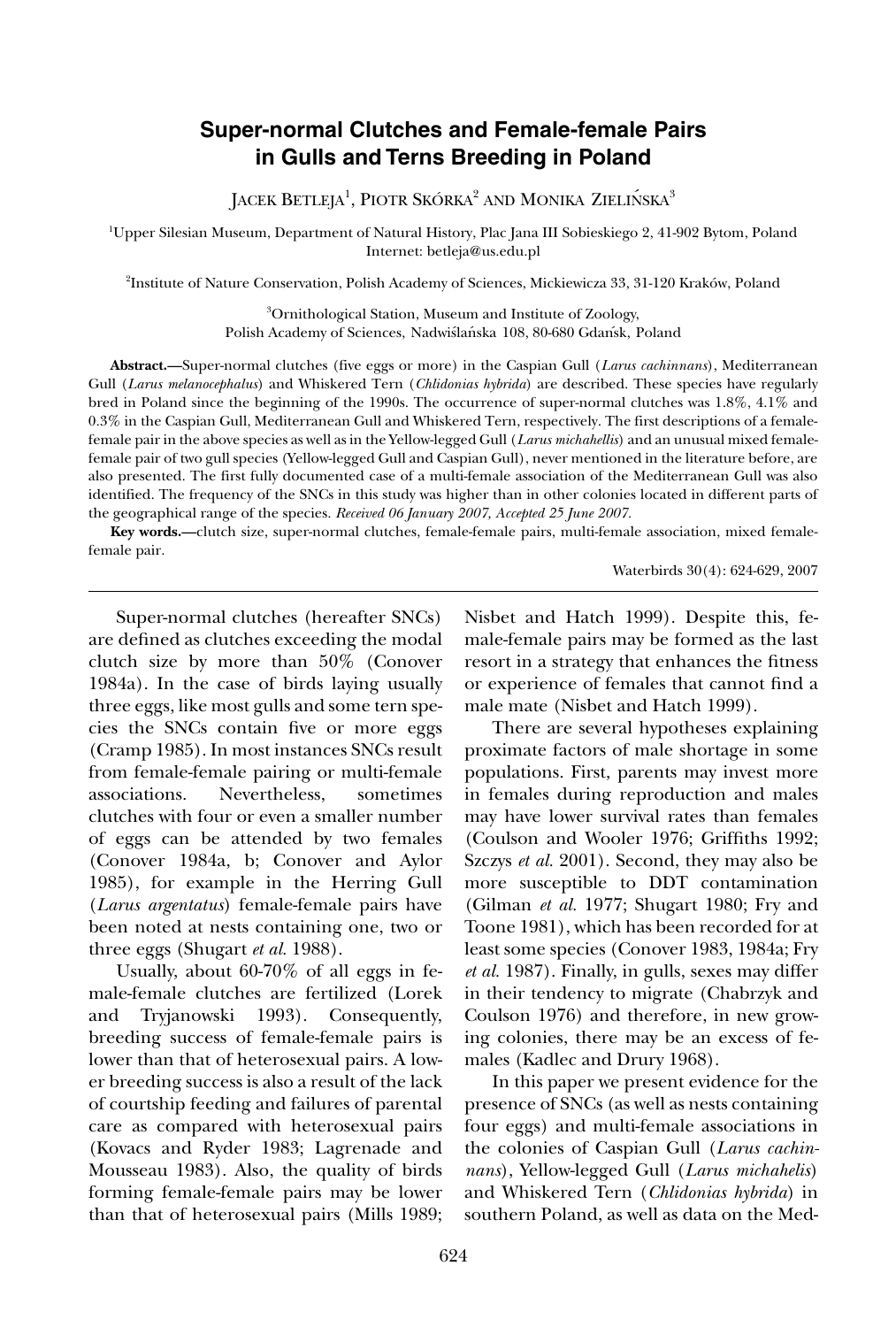iterranean Gull (*Larus melanocephalus*) from all of Poland. We also compare the frequency of SNCs in our study with published data from other colonies located in different geographical regions.

### **METHODS**

### Caspian and Yellow-legged Gull

Data relating to the Caspian Gull and Yellow-legged Gull were collected at the two largest inland breeding colonies of the first species in southern Poland located in Tarnów and Jankowice. The colony in Tarnów was located on "Czajki" sedimentation basins of Nitrogen Works (50°00'N, 20°57'E, 195 m asl, 20.7 ha). Four gull species were breeding there: Caspian Gull (the population has grown from one pair in 1992 to  $177$  in  $2001$ ), Black-headed Gull (*Larus ridibundus*), Common Gull (*Larus canus*) and Mediterranean Gull (Skórka *et al.* 2005, 2006). The second colony was located on Jankowice gravel-pit (50°02'N, 19°27'E, 215 masl, 41.5 ha) in the Upper Vistula River Valley. The colony of Caspian Gulls was located on one island and the number of breeding pairs has grown from ten pairs in 1998 (Skórka and Wójcik  $2000$ ) to about 100 in 2002-2004. Blackheaded Gulls and Black-crowned Night Herons (*Nycticorax nycticorax*) were also breeding on this island. Usually, only few pairs of Yellow-legged Gulls were present in both colonies and they probably consisted of up to 5% of all breeding pairs of large gulls.

Gull colonies were visited several times during the breeding season for breeding biology studies and for chick ringing. Nests were visited at one-day intervals in 2000 and once or two times per week in other years**.** All nests were tagged. Caspian Gulls and Yellow-legged Gulls were trapped at nests during 1999-2004 using nooses prepared from a fishing line. Trapped gulls were weighed and standard measurements, enabling sex identification, were taken (Faber *et al.* 2001). Captured gulls were sexed using the functions described by Bosch (1996). Males of these species are larger than females (Faber *et al.* 2001)

### Mediterranean Gull

Data on the clutch size of Mediterranean Gulls came from several gull colonies from Poland, and were gathered in the years 1996-2006. Usually, in Poland, Mediterranean Gull nests solitary or in small numbers in large colonies of Black-headed Gull (Zielinska *et al.* 2007). Nests of Mediterranean Gulls were visited several times during incubation. Eggs were placed in a container of water to determine incubation stage (Hays and LeCroy 1971).

Nests with SNCs were found in four places only: Jankowice (described above), Skoki gravel-pit near the city of Wloclawek (52°37'N, 19°24'E, 65 masl, 170 ha), an island on the Vistula River near the town of Kazimierz Dolny (51°16'N, 21°52'E, 124 masl) and Przykona reservoir (former mining area (52°00'N, 18°39'E). The majority of Mediterranean Gulls were captured with walkin traps put on nests with eggs or little chicks. Few birds were caught by application of nooses made of a fishing line. Gulls were sexed through a comparison of wing length and body mass. Males of this species are slightly longer-winged and heavier than females (Snow and Perrins 1998). Birds captured on Przykona reservoir in 2006 were sexed on the basis of PCR method (Polymerase Chain Reaction; Griffiths *et al.* 1998).

#### Whiskered Tern

Monospecific colonies of the Whiskered Tern were located at the Goczalkowice Reservoir (49°55'N, 18°50'E, 255 masl, 3200 ha) and on the fishponds in the Upper Vistula River Valley near the town of Zator in the years 1993-2001. Nests of Whiskered Terns were platforms built from plants and floated on the water surface among water vegetation. Total size of the colonies ranged from eleven to 94 nests with the total population size reaching 207 pairs in 1995. Nests were visited five to eight times during the incubation period. Terns on nests containing SNCs were not trapped.

Evidence for Female-female Pairing and Other Multifemale Associations

Captures of birds were attempted on nests with SNCs. SNCs were classified as belonging to female-female pair when two females were captured at the nest, and no male was captured or observed in the nest vicinity. Observations were also conducted from the hide (13 h in total) and videotaping was used to identify birds attending SNCs. Additional, helpful clues to define SNCs were different background color of various eggs in the SNC and completion of eggs in very short time (e.g., two eggs in one day). Multi-female association refer to a situation when two females and a male were captured at one nest.

### RESULTS

SNCs and Female-female Pairing in Caspian Gull

In the Caspian Gull colonies the percentage of SNCs reached  $1.8\%$  (N =  $683$  nests; Table 1). In the case of six SNCs with known history, in only one case did one egg hatch. Female-female pairs were noted at two nests (one with five and one with four eggs) in 2004. At both nests, only two females were captured during our efforts and no male was observed at the nests.

Proof that heterosexual pairs could attend SNCs, was gained. At two nests (one with seven and one with five eggs) the broods were probably parasitized by other females as heterosexual pairs were trapped at these nests. A five-hour videotaping and observation from the hide at one of these nests also failed to indicate that more than one known female attended the nests.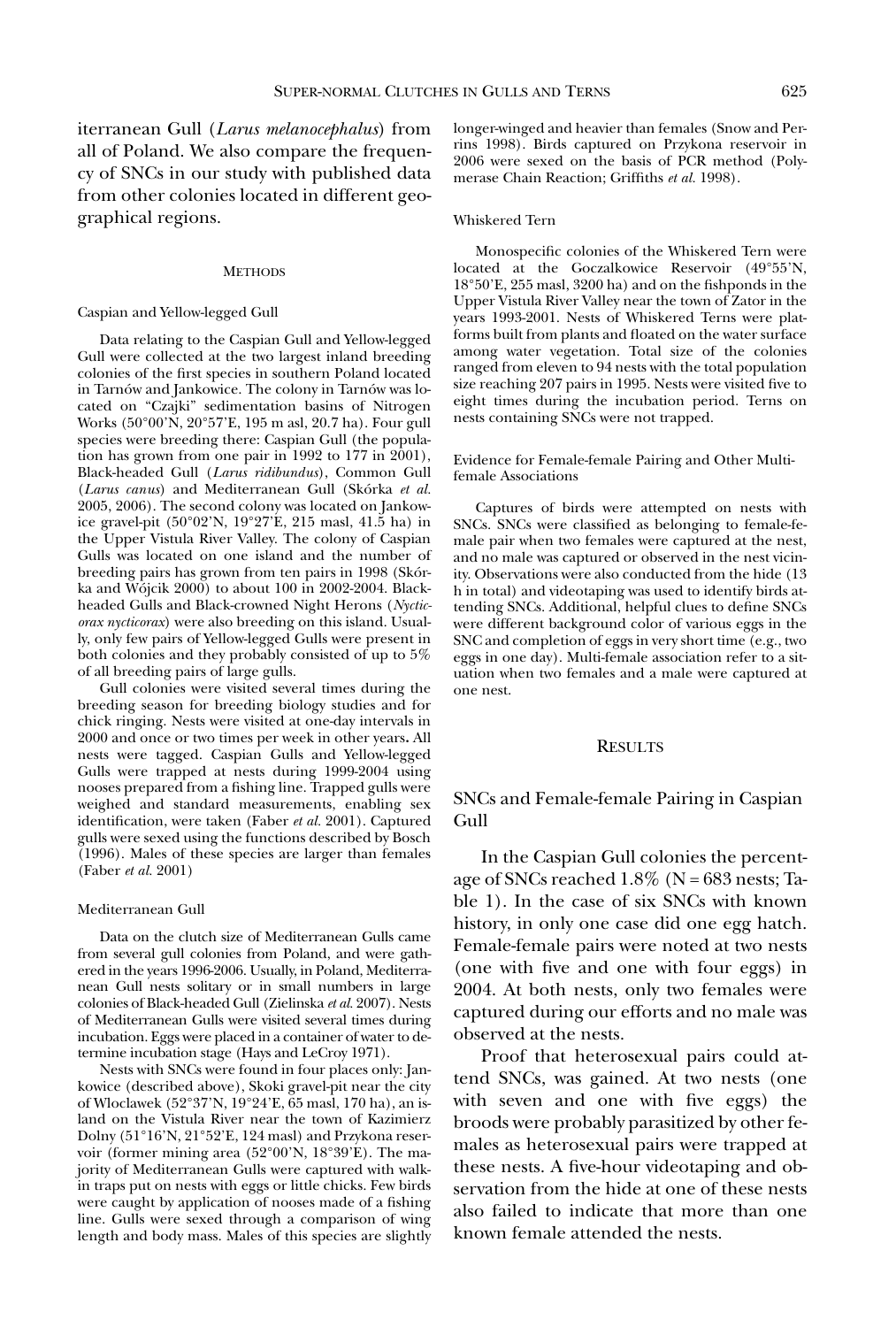|       | Clutch size    |        |        |                |                |        |        |       |  |
|-------|----------------|--------|--------|----------------|----------------|--------|--------|-------|--|
| Year  | l egg          | 2 eggs | 3 eggs | 4 eggs         | 5 eggs         | 6 eggs | 7 eggs | Total |  |
| 1997  | $\overline{2}$ | 8      | 46     |                |                |        |        | 57    |  |
| 1998  |                | 12     | 57     | $\overline{2}$ |                |        |        | 73    |  |
| 1999  | 9              | 15     | 94     |                | 9              |        |        | 115   |  |
| 2000  |                | 9      | 113    | 3              | 9              |        |        | 128   |  |
| 2002  | 9              | 13     | 77     |                |                |        |        | 94    |  |
| 2003  |                | 8      | 88     |                |                |        |        | 98    |  |
| 2004  |                | 8      | 104    |                | $\overline{2}$ |        |        | 115   |  |
| Total | 8              | 73     | 579    | 8              | 10             |        |        | 683   |  |

**Table 1. Clutch size in the Caspian Gull colonies.**

## Yellow-legged Gull Female-female Pair

In 2000 in the Tarnów colony of Caspian Gull a "double nest" (two nests touching at the edges; see Southern 1978) was found. The first nest contained five eggs and the second one egg. Two eggs in the first nest were unfertilized and the rest disappeared. In that nest, two female Yellow-legged Gulls were captured and no male was observed in the vicinity. It was the first known case of a female-female pair in this species.

# Caspian Gull × Yellow-legged Gull Femalefemale Pair

In 2004, in the Caspian Gull colony in Jankowice, one nest with five eggs differing in background color was found. Two females were caught at this nest. One of them was a Yellow-legged Gull that was ringed as a chick in Italy in 1997. The second female caught was a typical Caspian Gull—not ringed previously. All eggs were unfertilized and the nest was abandoned about ten days after the laying of the first egg. After another ten days, a new nest with five eggs was discovered with the same Yellow-legged Gull female tending it, recognized by ten-hour videotaping, and no mate was observed. All eggs were of the same color and were unfertilized. To our knowledge it is the first case of mixed femalefemale pair of two species.

# SNCs and Female-female Pair in Mediterranean Gull

In years 1996-2006 six SNCs were found, all with five eggs (4.1% of all known nests of

the species; Table 2). The nests were always located within the colonies of Black-headed Gull: single nests found in Jankowice in 2000 and 2004 contained unfertilized egg; one nest in the Skoki gravel-pit in 2001 were incubated by three adults, all captured and identified on the basis of comparison of their biometric data as two females and one male (two smaller individuals weighted 281 g and 283 g, whereas heavier (male) weighted 307 g). Two nests containing SNCs were found on an island on the Vistula River near Kazimierz Dolny in 2003 and 2005, but it is not known how many adults incubated these clutches. The clutch from Przykona reservoir was incubated by two females (sexed on the basis of PCR method).

# SNCs in Whiskered Tern

The frequency of SNCs in the Whiskered Tern was 0.3%, and only three nests with such clutches were discovered (Table 3). These clutches were characterized by a clear difference in the background color but not in the laying dates of consecutive eggs. In one clutch of five eggs with known fate, two chicks hatched. In another nest, containing six eggs, four appeared to have not been fertilized (the fate of the two remaining is unknown). This suggests that the clutches could belong to female-female pairs.

# Frequency of SNCs in Poland

The frequency of the SNCs was higher in colonies of the studied species in this study than in colonies from other geographical regions (Table 4). In fact, SNCs in Black and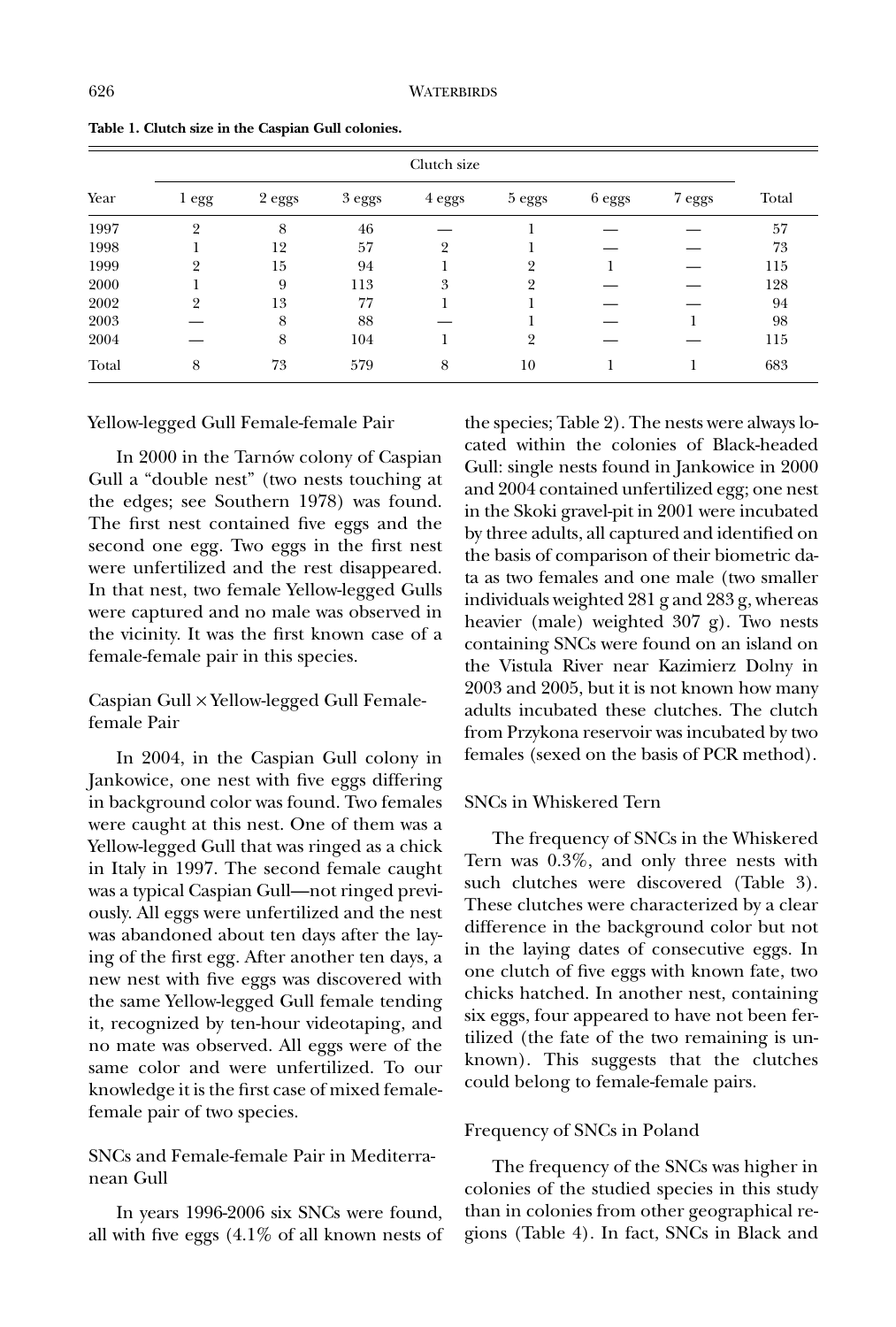**Table 2. Clutch size of Mediterranean Gull in Poland.**

|       |                  | Clutch size |               |               |               |                |  |  |
|-------|------------------|-------------|---------------|---------------|---------------|----------------|--|--|
| Year  | 1 <sub>egg</sub> | $2$ eggs    | $3$ eggs $\,$ | $4$ eggs $\,$ | $5$ eggs $\,$ | Total          |  |  |
| 1996  |                  | 9           |               |               |               | 3              |  |  |
| 1997  |                  |             |               |               |               | 3              |  |  |
| 1998  |                  |             |               |               |               | $\overline{2}$ |  |  |
| 1999  |                  |             |               |               |               | 3              |  |  |
| 2000  |                  |             | 8             |               |               | 11             |  |  |
| 2001  |                  | 5           | 12            |               |               | 18             |  |  |
| 2002  |                  | 3           | 12            |               |               | 16             |  |  |
| 2003  |                  |             | 10            |               |               | 20             |  |  |
| 2004  | 9                | 5           | 12            |               |               | 20             |  |  |
| 2005  |                  | 3           | 15            |               |               | 20             |  |  |
| 2006  |                  | 7           | 21            |               |               | 30             |  |  |
| Total | 8                | 38          | 93            |               | 6             | 146            |  |  |

Mediterranean Sea basins were absent (Table 4). In case of Caspian Gull and Mediterranean Gull the differences were statistically significant. Significant differences in frequency of SNCs between the Caspian Gull, Mediterranean Gull and Whiskered Tern were also noted in Polish colonies ( $G_2 = 6.2$ ,  $P < 0.05$ ).

## **DISCUSSION**

The percent of SNCs differed among Caspian Gull, Mediterranean Gull and Whiskered Tern (1.8%, 4.1% and 0.3% respectively). Most of SNCs in our studied species belonged probably to female-female pairs or other multi-female associations. The estimated frequency in SNCs was low as the nest checking frequency was not high enough to detect all cases of partial nest predation (e.g., some SNCs could not be detected as eggs could be laid and then depredated between two controls). However, in earlier detailed studies we have shown that egg loses were minimal (Betleja 2003; Skórka *et al.* 2005) and in other colonies of these species SNCs were absent (Kostin 1983; Goutner 1986; Yudin and Firsova 1988, Bakaria *et al.* 2002). For that reasons, this probable bias did not influence interpretation of our results.

It was shown that occurrence of SNCs varied between colonies at different growth stages (Fox and Boersma 1983). In Ringbilled Gull (*Larus delawarensis*) the percent of SNCs was higher in new colonies breeding in areas of range expansion (2.8%) than within the center of species distribution (0.26%) (Fox and Boersma 1983). In gulls, sexes may differ in the tendency towards migration (Chabrzyk and Coulson 1976) so

**Table 3. Clutch size in the colonies of Whiskered Tern.**

|       | Clutch size      |        |        |                |                |        |       |
|-------|------------------|--------|--------|----------------|----------------|--------|-------|
| Year  | 1 <sub>egg</sub> | 2 eggs | 3 eggs | 4 eggs         | 5 eggs         | 6 eggs | Total |
| 1993  | 2                | 5      | 44     |                |                |        | 51    |
| 1994  | 4                | 22     | 128    |                |                |        | 154   |
| 1995  | 2                | 34     | 170    |                |                |        | 207   |
| 1996  | $\overline{2}$   | 30     | 77     | $\overline{2}$ |                |        | 111   |
| 1997  | 3                | 13     | 50     |                |                |        | 66    |
| 1999  |                  | 14     | 109    | $\overline{4}$ | $\overline{2}$ |        | 129   |
| 2000  |                  | 20     | 85     | 5              |                |        | 112   |
| 2001  |                  | 24     | 83     | $\overline{2}$ |                |        | 110   |
| Total | 15               | 162    | 746    | 14             | $\overline{2}$ |        | 940   |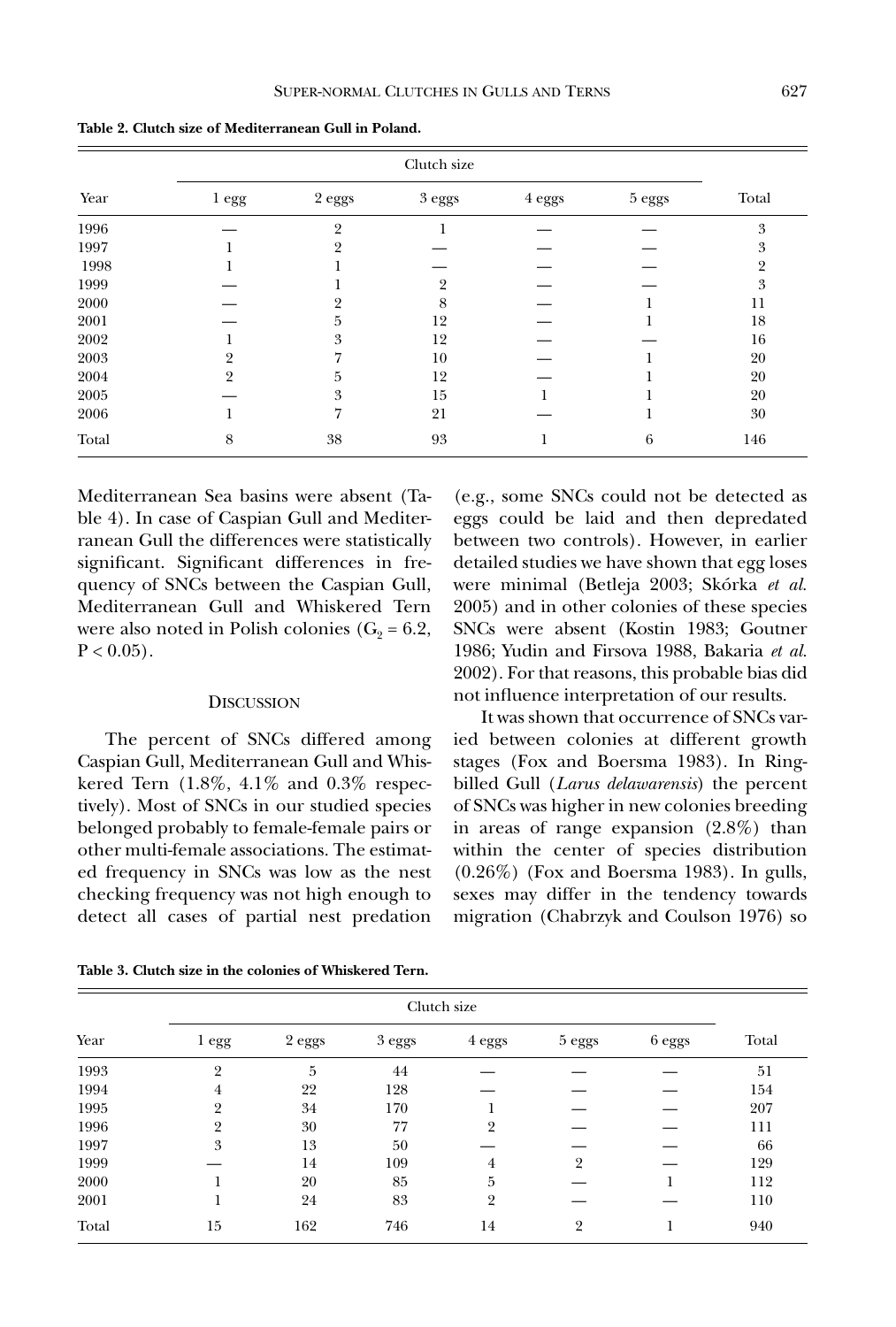|                                 | This study                   |             | Other colonies               |              |          |
|---------------------------------|------------------------------|-------------|------------------------------|--------------|----------|
| <b>Species</b>                  | Normal and<br>4 egg clutches | <b>SNCs</b> | Normal and<br>4 egg clutches | <b>SNCs</b>  |          |
| Caspian Gull <sup>a</sup>       | 671                          | 12          | 7,731                        | $_{0}$       | < 0.0001 |
| Mediterranean Gull <sup>b</sup> | 140                          | 6           | 835                          | $\mathbf{0}$ | < 0.0001 |
| Whiskered Tern <sup>c</sup>     | 937                          | 3           | 369                          | $\theta$     | >0.05    |

**Table 4. Comparison of the frequency of the SNCs in this study with colonies in other geographical regions. The results of the Fisher's exact test are shown.**

Data on clutch size distribution from other colonies were compiled from the literature: "Kostin (1983) and Yudin and Firsova (1988), <sup>b</sup>Goutner (1986), 'Bakaria *et al.* (2002).

in new colonies there may be an excess of females (Kadlec and Drury 1968). Such a biased sex ratio should be more apparent at the range boundary, where suitable habitat patches may be isolated, less stable and fewer (Nisbet and Hatch 1999; Holt and Keitt 2000; Doherty *et al.* 2003). As most of the colonies in this study were new and growing, a probable female-biased sex ratio, due to different migration propensity between sexes, may explain presence of SNCs.

The important unsolved problem is the status of four-egg clutches. These may belong both to female-female pairs, heterosexual pairs whose nests were parasitized by other females, or may be normal clutches. However, our data do not allow for convincing classification as only the background color of the eggs was known but no bird was captured at the nests. The frequency of four-egg clutches was especially high in Whiskered Terns. Conover (1983) found that in colonies of the other species, Caspian Tern (*Sterna caspia*), the proportion of four-egg clutches reached 4%. Two four-egg nests, where all birds were trapped, belonged to femalefemale pairs (Conover 1983). In the case of Roseate Terns (*Sterna dougallii*) studied by Nisbet and Hatch (1999) the frequency of SNCs in local populations varied yearly from 3.3% to 6.7% and even reached 13.7% in one subcolony. That local population was increasing and characterized by a femalebiased sex ratio and birds forming femalefemale pairs appeared to be of a low phenotypic quality (Nisbet and Hatch 1999).

We think that data on clutch size distribution from different parts of the geographical range of studied species (and others) as well as from old and new colonies within the same region are required. This could elicit interesting geographical patterns in ecology of species and could allow separate testing of two hypotheses: (1) that the frequency of SNCs should be higher in new growing colonies and (2) that the frequency of SNCs should be higher at the range boundary. If, as we hypothesize, most of SNCs belonged to female-female pairs, this could be also included in the modeling of population dynamics, especially in case of endangered species.

#### **ACKNOWLEDGMENTS**

We thank our colleagues who helped us in the field work in gull colonies and with collecting data for this paper, namely Waldemar Amrozi, Marcin Faber, Mariusz Ginter, Robert Gwiazda, Marek Keppert, Pawel Kolodziejczyk, Ryszard Krakowczyk, Ewa and Lukasz Kubala, Ryszard Mędrzak, Mateusz Ledwoń, Pawel Malczyk, Rafal Martyka, Damian Nowak, Marcin Olbrycht, Gustaw Schneider, Janusz Skórka, Beata Studzińska, Pawel Szewczyk, Jaroslaw Szymonowicz, Piotr Twardowski, Olimpiusz Wenhrynowicz, Damian Wiehle, Joanna Wójcik and Piotr Zieliński. We also thank Piotr Tryjanowski and three anonymous referees for their constructive comments. We appreciate the improvements in English usage made by Phil Whitford through the Association of Field Ornithologists' program of editorial assistance. PS was a beneficiary of the Grant for Young Scientist of The Foundation for Polish Science.

### LITERATURE CITED

- Bakaria, F., H. Rizi, N. Ziane, Y. Chabi and J. Banbura. 2002. Breeding ecology of Whiskered Tern in Algeria, North Africa. Waterbirds 25: 56-62.
- Betleja, J. 2003. Ecological conditions of the expansion of Whiskered Tern. PhD Thesis. University of Wroclaw. In Polish.
- Bosch, M. 1996. Sexual size dimorphism and determination of sex in Yellow-legged Gull. Journal of Field Ornithology 67: 534-541.
- Chabrzyk, G. and J. C. Coulson. 1976. Survival and recruitment in the Herring Gull, *Larus argentatus*. Journal of Animal Ecology 45: 187-203.